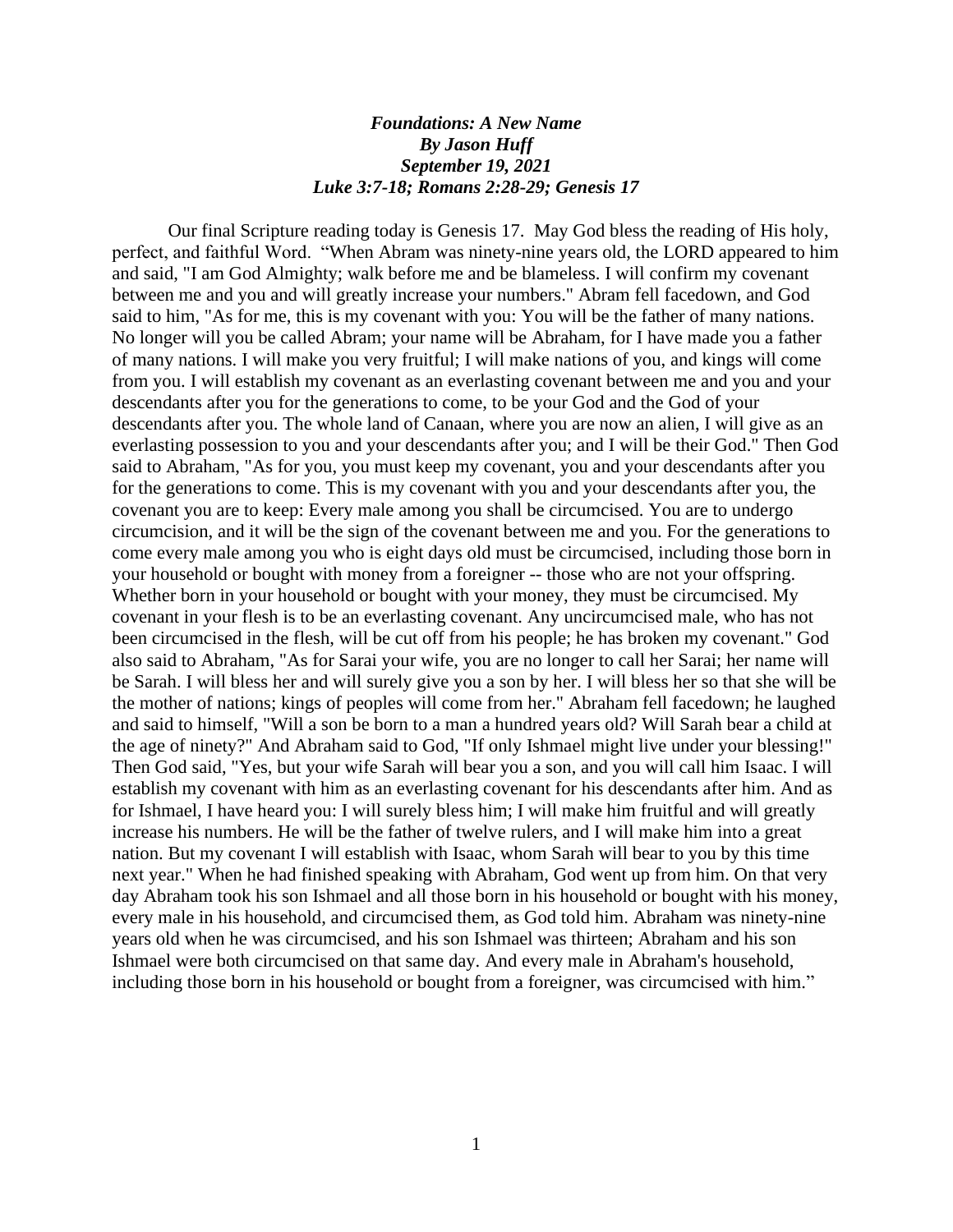In 2016, a poll found that 29% of Americans have a tattoo, with 47% of millennials saying they have one. That number had gone up 8% in just four years. Tattoos are everywhere you look, and they aren't limited to any one group or class of people either. While tattooing has been around for about 5,000 years, it has become a trend. Surprising people in history have had tattoos. You might not be surprised that the Prime Minister of England during World War II, Winston Churchill, had a tattoo. You might be surprised to learn that his mother did too.

A lot of tattoo artists are asked for similar things – pictures of nature, favorite sports team insignias, inspirational quotes. But most tattoo artists will also tell you that many people come in together in groups to get the same tattoo as kind of a bonding ritual. I remember seeing this kind of idea in movies about soldiers all getting the same tattoo. But now, mothers and daughters do the same thing. It's part of saying, "We're in this together." And most people who get tattoos are trying to make a personal statement about who they are. And when they want to change that statement, there's also now a huge market in laser tattoo removal.

I bring up the subject of tattoos because it's probably the closest thing we have today that we understand in the same way that we should understand today's passage. When we think about the practice of circumcision today that God commanded of Abraham and all his people after him, we might be surprised or even disturbed. We might search for logical answers why God asked His people to do this. But we also live in an era when a huge chunk of our society makes statements about themselves, who they are, who they ally with and what group they belong to, through a typically permanent mark. We're going to talk about the deeper meanings of what is going on here and how God works in similar ways through His church today, how God sets us apart for His Kingdom.

Let's take just a moment to remember where we've been. Abram was made great promises by God of a land and a people. Abram believed God, and God credited it to him as righteousness. God has made the promise to Abram several times in various ways. We even saw how God cut a covenant with Abram, putting the covenant obligations on Himself, making the promise that the consequences of a broken covenant would fall on Himself – and we eventually see that in Christ, who in His sacrifice on the cross made a way for us to draw near to God despite our inability to be holy and fulfill our end of the agreement.

Yet despite Abram's faith, we also saw a huge failure in last week's passage. Sarai his wife put together a plan where Abram would marry her handmaiden Hagar and fulfill God's promise through her. This not only created huge wreckage in their family life, it showed a lack of reliance on God to carry through with His promises. God made promises to Hagar that her son Ishmael would have a people as well. But when it came to trusting God to do what He had said, Abram and Sarai had gotten impatient and failed the test.

Now we're thirteen years later. Ishmael is now almost at the age of manhood. Abram is 99; Sarai is 89. God has not spoken since the bungled plan went so disastrously. There's been plenty of time to reflect on the situation they have brought about. No doubt there is still animosity in the camp between Hagar and Sarai. And if there was any question before about the possibility of children, the additional 13 years have put those out of mind.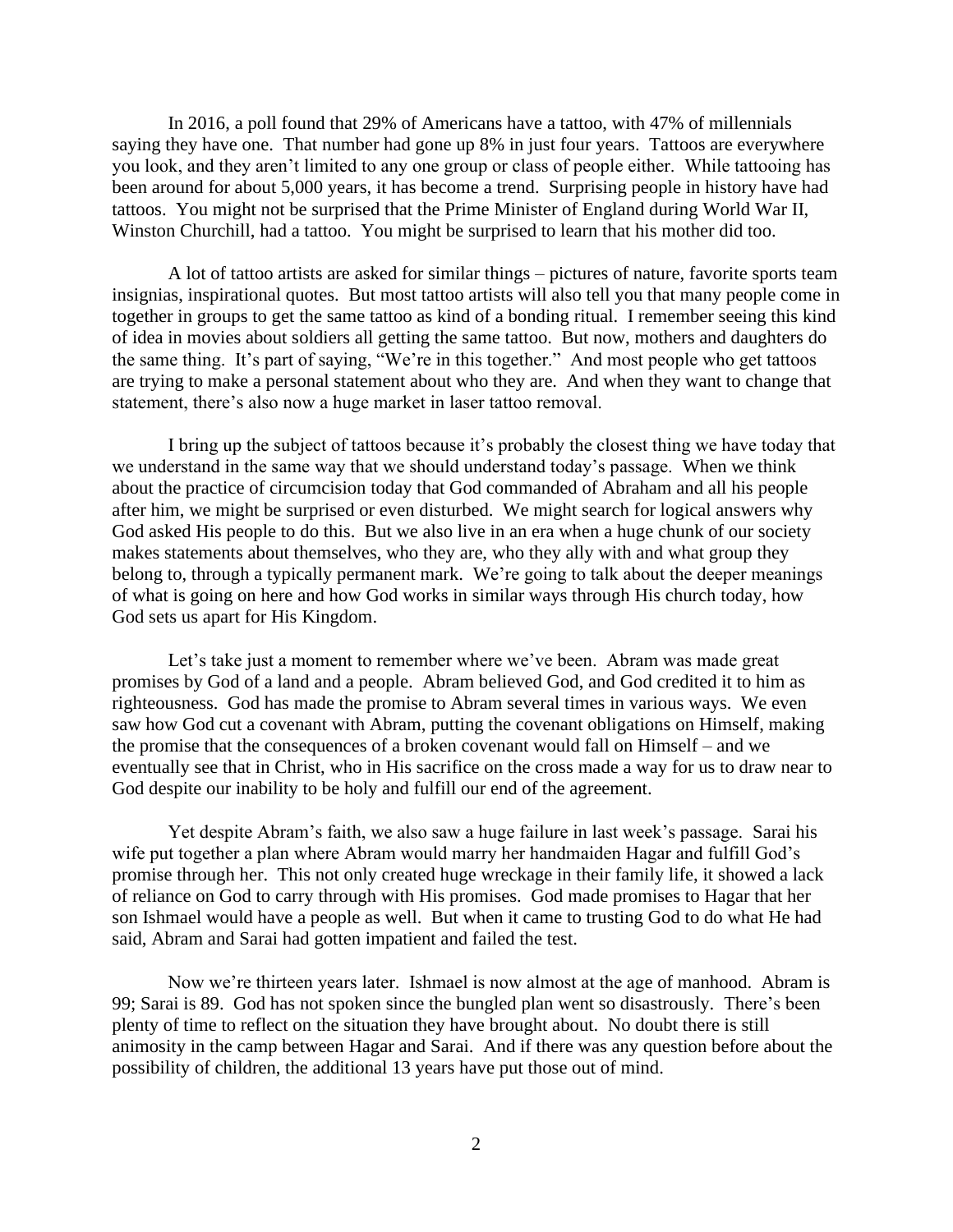That's where we start this week. God once again speaks to Abram, this time not only by his unpronounceable name we call YHWH but also a new title – El Shaddai, which means God Almighty. This title is one of sovereignty and power. It's for good reason God tells us this special name at this special time, because by His name He is telling Abram that He has ultimate authority and control over the situation. The plan to be carried out, the plan for Abram and Sarai to have a child in their twilight years, will occur not by their schemes or by the normal patterns of biology but by God Almighty, the only one who could make such a thing happen. It is at our weakest, at our most impossible moments, that's God's power shines through.

Then God calls Abram to walk before Him and be blameless, and God will confirm His covenant with Abram. (We'll talk more about the "blameless" part in a minute.) God spells out specific details of the covenant that we've never heard before. In Genesis 15, God told Abram how his people would be abused in Egypt for 400 years but come out far richer and take the land of Canaan. But now we get a glimpse even further into the future – that from Abram would come kings and nations. (For comparison, the first vision God gave Abram went 600 years into the future – these new relegations are what happen over a millennia after Abram's day.) We don't have a new covenant so much as the original covenant given depth and weight.

But there's more this time. Abram is no longer to be called Abram, which means "exalted father." Now he'll be called Abraham, which means "father of a multitude." Wherever he went, whenever anyone called his name, it would be a reminder of God's promise to him and a reminder of what was coming, a reminder that God had been faithful. Meanwhile, Sarai's name would be changed to Sarah. While the meaning of her name still remains "princess," now it takes on the greater meaning "mother of nations." Not only do their new names reflect their roles in God's plans, it also removes the last vestiges of the paganism that they were raised in. No longer do their names have any reference to foreign deities. They are now God's people named by Him with names reflecting how God will bless them.

This is where the story of Abraham and Sarah and our story crosses paths in a touching way, and it's this: *God gives us new names*. No, God doesn't give everyone a completely different name than they once had. It only happens a few times in Scripture directly. But it's important to note that names meant a great deal to the ancients about who you were. How you were addressed meant something.

Consider Abraham's grandson Jacob. We'll learn about him more in our study of Genesis. He was named for being second, for pulling at the heel of his twin brother Esau. But the LORD renames him Israel, which means, "He wrestles with God." Simon, the boisterous leader of the disciples, is renamed Peter, meaning "rock." And Simon, who was always quick to speak but slow to deliver, eventually becomes the rock Jesus named Him.

But think how others are addressed. Gideon, who was so scared of Midianite oppressors that he took to threshing wheat in a winepress to hide, was addressed by the angel of the LORD as "mighty warrior." God's angel goes to Mary, a poor girl in the wrong part of Israel in a nothing place called Nazareth, and he calls her "favored one" because she will bear the Messiah. Over and over, God states something that seems untrue and makes it true.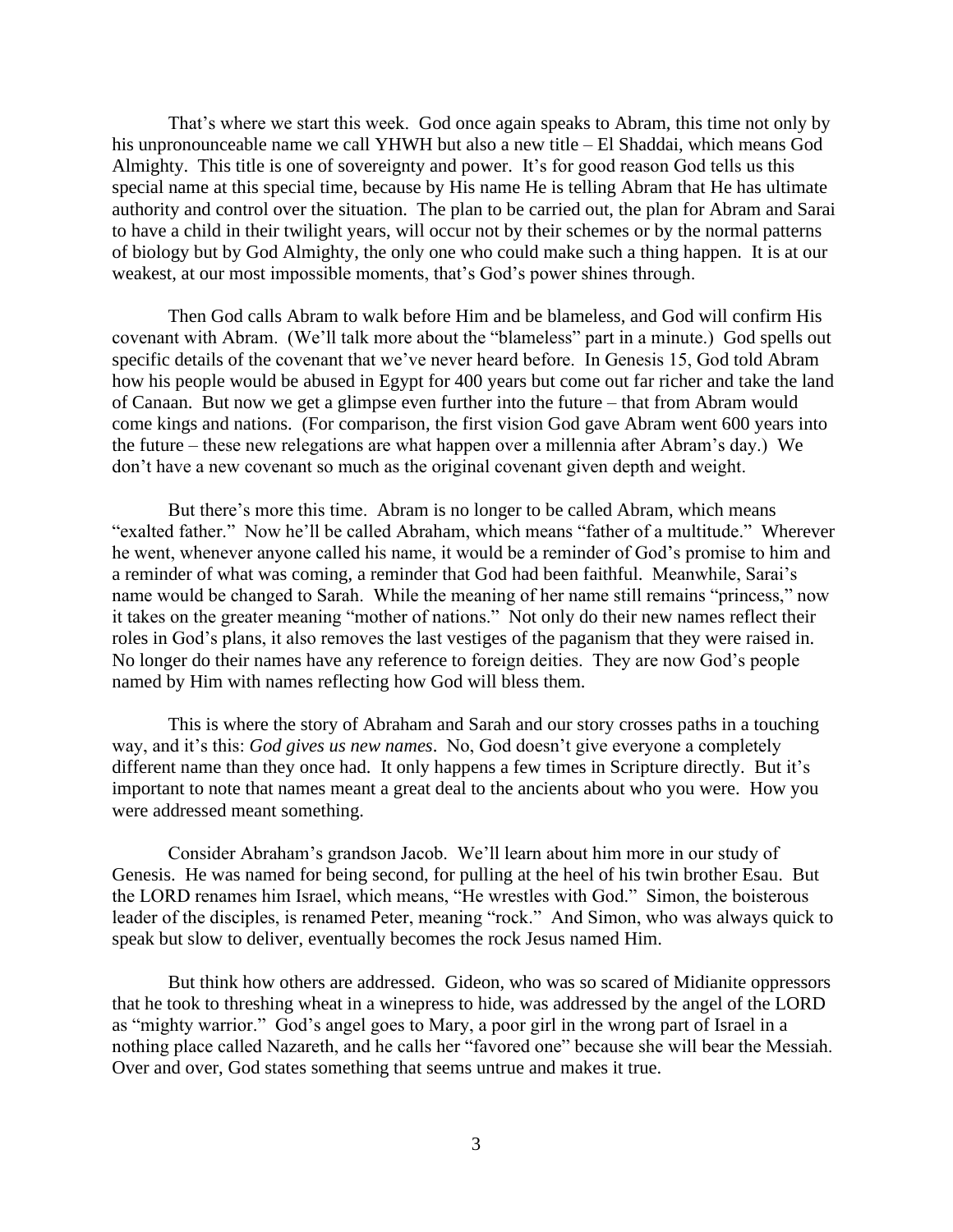If you are a believer in Christ, you do not have the names that you once had. Now you are addressed by new names. Loved. Accepted. Forgiven. Chosen. Child of the one true King. Redeemed. Made holy. Set apart for the Lord. In 1 Peter 2:9-10, speaking to the whole church, Peter says, "But you are a chosen people, a royal priesthood, a holy nation, a people belonging to God, that you may declare the praises of him who called you out of darkness into his wonderful light. Once you were not a people, but now you are the people of God; once you had not received mercy, but now you have received mercy."

When you have flashbacks to your old life, to your old sins, to mistakes that haunt you and frustrate you, mistakes whose repercussions still affect your life now, remember that you have new adjectives about your life given to you by God. And you don't have to worry that they'll be taken away because of mistakes in your future, because these new names aren't given to you because of your righteousness. They've been given to you because of the love and grace and sacrifice of Jesus Christ on your behalf, and that will never change.

Right alongside of that, though, comes God's command, God's way for Abraham to covenant with God, through having every male in his entire household circumcised, family and foreigner alike. And this is to be a lasting covenant command for Abraham's people – anyone who refuses to practice it will be cut off from them and cut off from God's promises. This was not an unknown practice in the ancient Near East; some places made it a ritual around puberty or marriage. But none of them practiced it as a sign of being part of the community or their faith.

What's fascinating to me is that this is not what we would think of as a righteous act. This is not like feeding the poor or giving shelter to the homeless or standing up for the wronged and oppressed. None of us would have this on our checklist of good deeds for the day! When you want to prove your devotion to God, this is not an idea that just comes up!

We might wonder why God chose this practice to set apart His people. Some theologians have tried to defend God by saying it was a cleanliness issue, but doctors can tell you it's not. Since it was practiced by other people groups, it wasn't something God told Abraham to do that would make his people completely unique. And while it's more like the tattoos we talked about earlier that bring people together under a common sign, it wasn't just about having a ritual that made you Jewish. It's deeper than that.

Two things. First, as our creator, *God has the right to tell us what to do in relationship with Him*. Second, as believers, *we obey seeking understanding*. We do not require understanding to obey. When a father sees his son in the street and a car is about to hit him, when that father says "run," he doesn't want understanding, he wants obedience – for the good of his son. There's time afterwards to say, "there was a car coming." And sometimes, God does explain what He is doing. But when His command is clear, we obey seeking understanding.

Sometimes that is hard. If we're serious about it, it's no more easy to understand Jesus' command to love our enemies and to pray for those who persecute us. It's no more easy to understand Jesus teaching us to turn the other cheek, to bless those who curse us, to forgive seventy times seven. We do not do these things because they make sense to us from a worldly perspective. We do them because God calls us to do so and calls us blessed when we do.